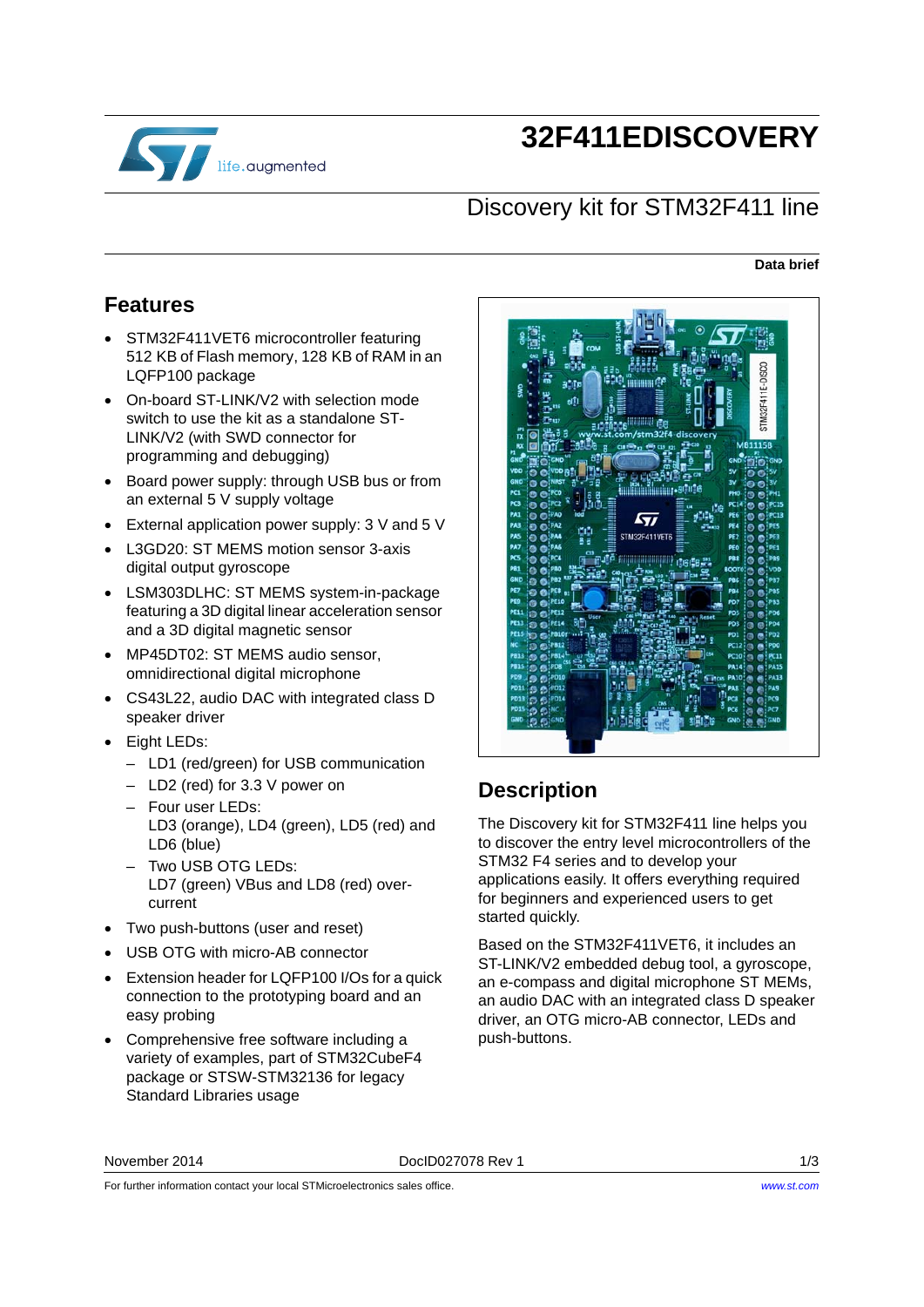#### **System requirements**

- Windows PC (XP, 7, 8)
- USB type A to Mini-B cable.

#### **Development toolchains**

- $\bullet$  IAR EWARM (IAR Embedded Workbench<sup>®</sup>)
- Keil<sup>®</sup> MDK-ARM™
- GCC-based IDE (Atollic $^{\circledR}$  TrueSTUDIO $^{\circledR}$ ,...).

#### **Demonstration software**

The demonstration software is preloaded in the board Flash memory. It uses the button User and the LEDs to switch from a simple blinking of the LEDs to an indication of the movements of the board. Connect the board to a PC with a second USB cable, it is now recognized as a standard mouse.

[The latest versions of the demonstration source code and associated documentation can be](www.st.com/stm32f0discovery)  downloaded from www.st.com/stm32f4-discovery.

# **Ordering information**

To order the Discovery kit for STM32F411 line microcontrollers, use the order code: STM32F411E-DISCO.

## **Revision history**

| <b>Date</b> | <b>Revision</b> | <b>Changes</b>   |
|-------------|-----------------|------------------|
| 04-Nov-2014 |                 | Initial version. |

#### **Table 1. Document revision history**